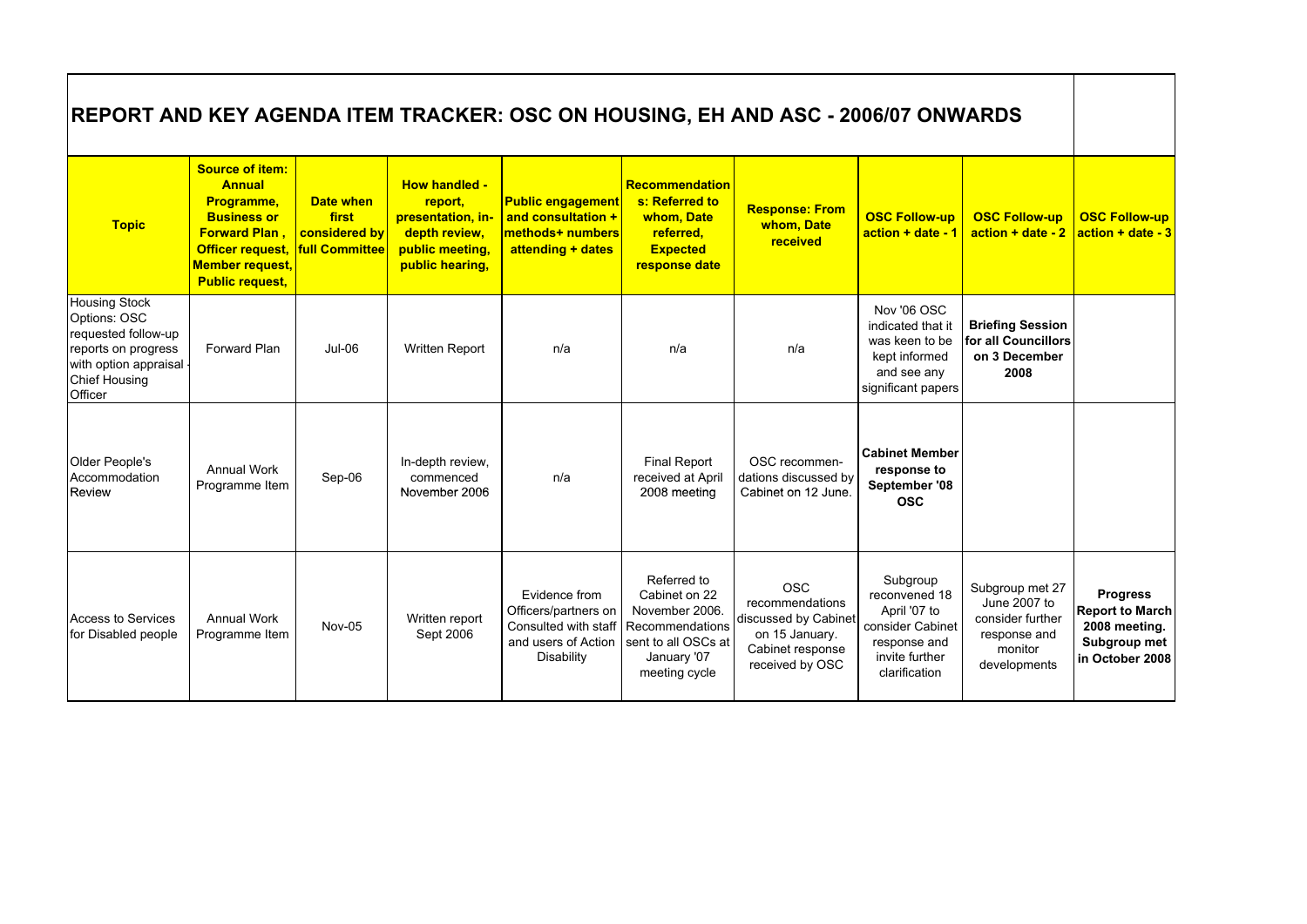| Day Care Services<br>for Older People -<br><b>Head of Adult Care</b><br><b>Services</b>                                                       | Forward Plan                         | $Jan-07$                    | Public hearing -<br>Special OSC<br>meeting on 11<br>January 2007                                                            | Written<br>representations from<br>Vol Orgs and<br>UNISON, 11<br>January 2007                               | Referred to<br><b>Cabinet Member</b><br>(via Chairman's<br>letter) who was<br>present at the<br>Special OSC<br>meeting. | Written response<br>from Cabinet<br>Member to<br>Committee's<br>comments in<br>Chairman's letter | Progress reports<br>to be brought to<br>future OSC<br>meetings                                                                   | Paper on future<br>of Edenham Day<br>Centre brought to<br>Sept '07 OSC                                                             |  |
|-----------------------------------------------------------------------------------------------------------------------------------------------|--------------------------------------|-----------------------------|-----------------------------------------------------------------------------------------------------------------------------|-------------------------------------------------------------------------------------------------------------|-------------------------------------------------------------------------------------------------------------------------|--------------------------------------------------------------------------------------------------|----------------------------------------------------------------------------------------------------------------------------------|------------------------------------------------------------------------------------------------------------------------------------|--|
| <b>Housing Allocations-</b><br>OSC requested<br>progress report to be<br>brought to OSC after<br>first year - Chief<br><b>Housing Officer</b> | <b>Annual Work</b><br>Programme Item | 13/07/2005<br>then May 2007 | In-depth review<br>during November<br>2005 to April 2006,<br>presentation by<br>Housing officers to<br>OSC on 2 May<br>2007 | Major external<br>consultation<br>exercise carried out<br>by Housing officers,<br>July to September<br>2006 |                                                                                                                         | n/a                                                                                              | New allocations<br>system<br>implemented 2<br>July 2007 -<br>Review report<br>after first year to<br>be brought to<br><b>OSC</b> | <b>Scoping Report</b><br>went to OSC -<br>January '09.<br>Target date of<br>October/<br>November '09 for<br>final review<br>report |  |
| Report into In-house<br>Homecare Service                                                                                                      | Member request                       | Sep-07                      | Regular reports on<br>the progress of<br>development work<br>on the Homecare<br>Service to be<br>brought to the OSC         | n/a                                                                                                         | n/a                                                                                                                     | n/a                                                                                              | <b>Report received</b><br>at March and<br>September 2008<br>OSCs.                                                                |                                                                                                                                    |  |
| Report on Initiatives<br>for the elderly in the<br>borough                                                                                    | Member request                       | Sep-07                      | Report - Cllr Holt<br>to be involved                                                                                        |                                                                                                             |                                                                                                                         |                                                                                                  | Report to be<br>brought to the<br><b>OSC</b>                                                                                     |                                                                                                                                    |  |
| Investigation into<br><b>Illegal Subletting</b>                                                                                               | <b>Annual Work</b><br>Programme Item | Sep-07                      | In-depth review<br>has commenced<br>in June 2008                                                                            |                                                                                                             |                                                                                                                         |                                                                                                  |                                                                                                                                  |                                                                                                                                    |  |